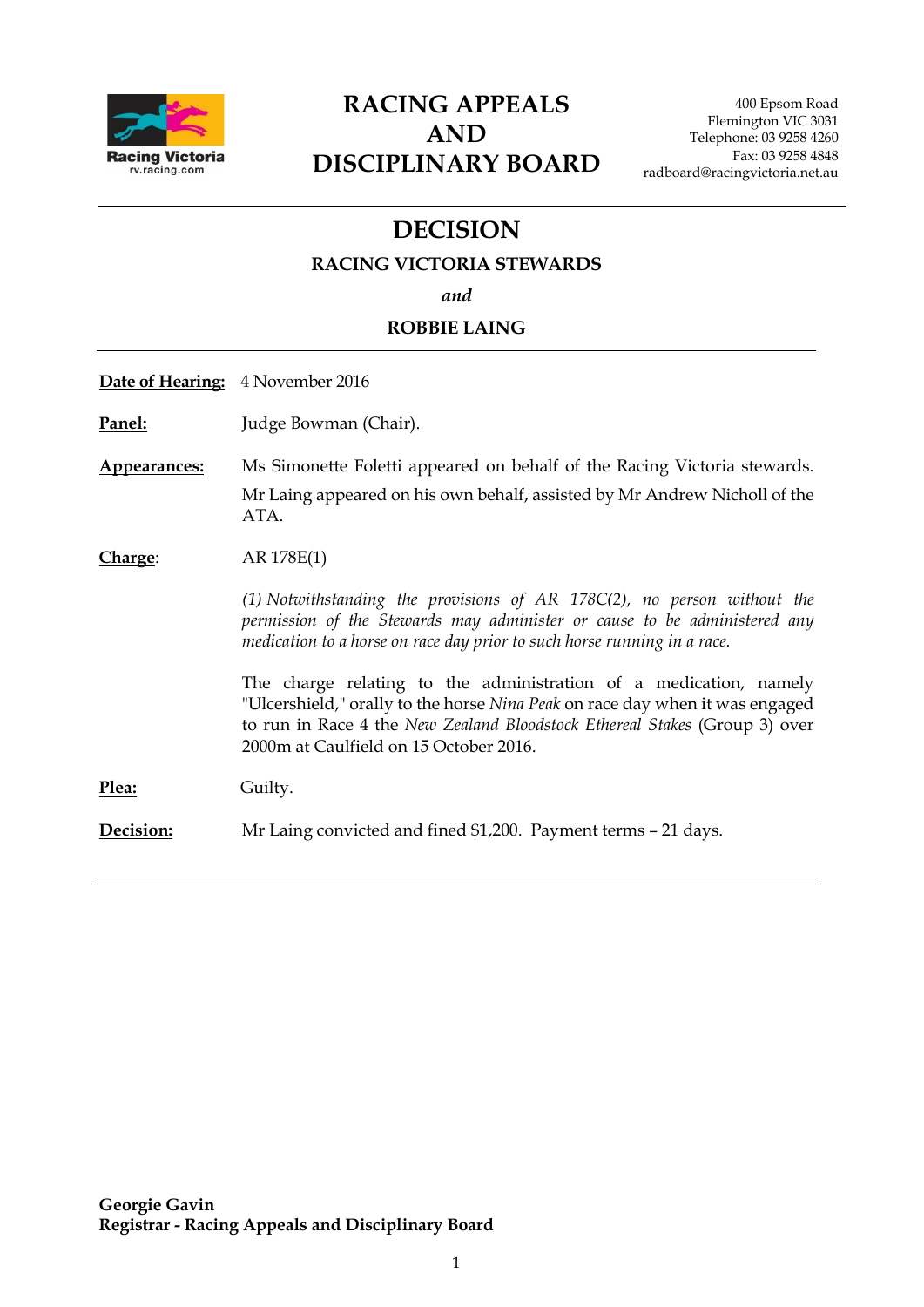# **TRANSCRIPT OF PROCEEDINGS**

# **RACING APPEALS AND DISCIPLINARY BOARD**

\_\_\_\_\_\_\_\_\_\_\_\_\_\_\_\_\_\_\_\_\_\_\_\_\_\_\_\_\_\_\_\_\_\_\_\_\_\_\_\_\_\_\_\_\_\_\_\_\_\_\_\_\_\_\_\_\_\_\_\_\_\_\_

### **HIS HONOUR JUDGE J. BOWMAN, Chairman**

#### **RACING VICTORIA STEWARDS**

**- and -**

**ROBBIE LAING** 

# **RACING VICTORIA CENTRE, FLEMINGTON**

## **FRIDAY, 4 NOVEMBER 2016**

MS S. FOLETTI appeared on behalf of the RVL Stewards

MR R. LAING, assisted by Mr A. Nicholl, appeared on his own behalf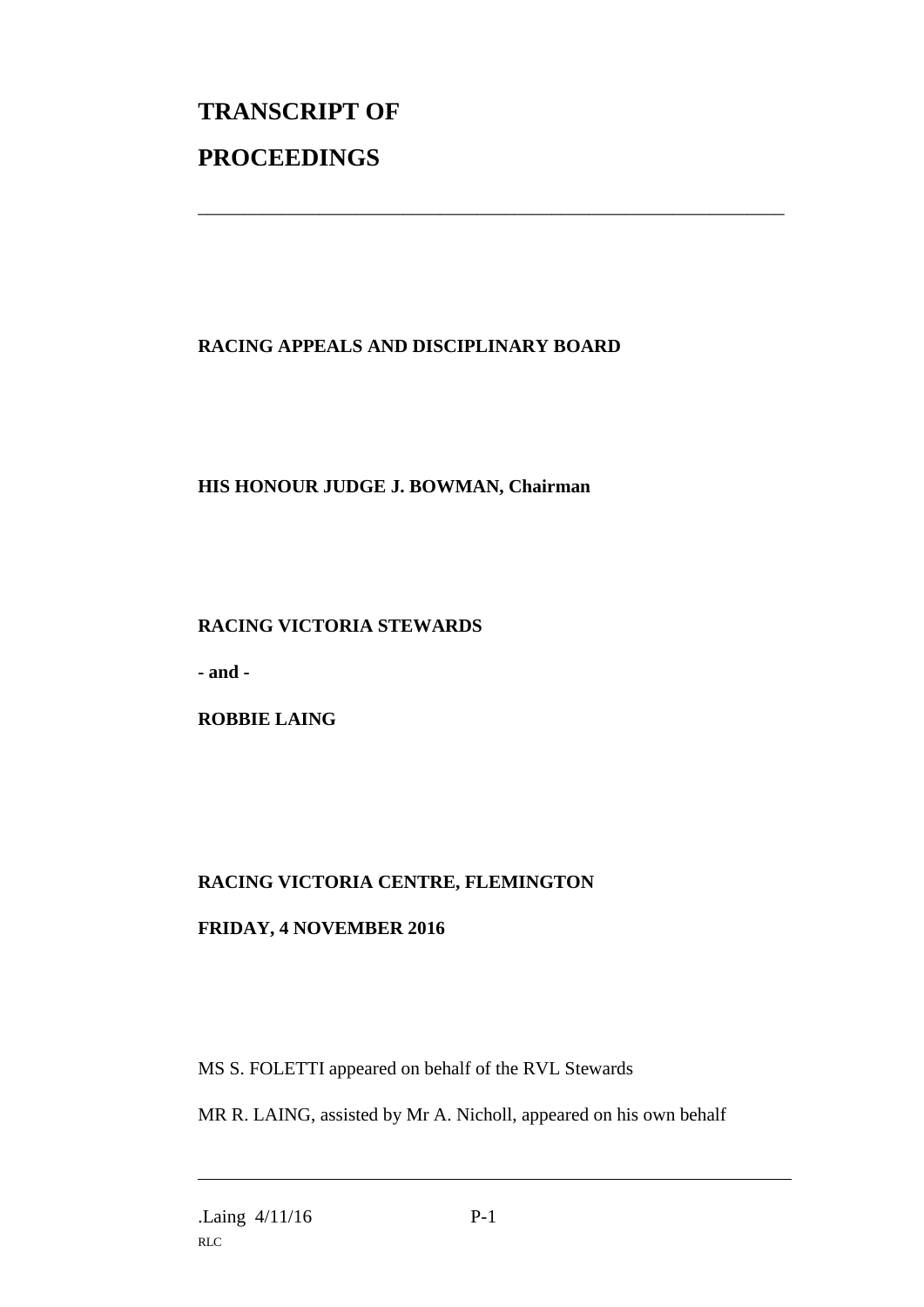CHAIRMAN: Mr Robbie Laing, you have pleaded guilty to a breach of AR 178E(1), in that on the morning of 15 October 2016, a medication, Ulcershield, was administered orally to the horse, Nina Peak, which that day was entered to run in the Ethereal Stakes at Caulfield. You were not present in the early hours of that race day when the administration took place by a longstanding employee, Karen Flaherty, who had been under some pressure and simply made a mistake. Nevertheless, the offence is a serious one and you must take responsibility, as you have, for an error made by a staff member.

There is an automatic penalty of six months' disqualification unless special circumstances exist. One of those special circumstances pursuant to Local Rule 73A is an early plea of guilty. You certainly did that. Ms Poletti, appearing for the stewards, acknowledged that immediate and very early plea and your full cooperation with the stewards. You even went to the extent of voluntarily scratching the horse and have since introduced a simple but effective method of making horses that are to race that day readily identifiable.

Ms Poletti submitted that a fine would be appropriate and I entirely agree. The last of the matters such as this with which I have dealt was that of Mr Peter Moody who, in some similar circumstances, was fined \$1500. Consistency of penalty should be considered, but there is a distinction between this case and that of Mr Moody, that you voluntarily scratched the horse, incurring a fee, and did not take the horse to the track. Doubtless this was still very disappointing for the owners, but at least the problem was tackled immediately.